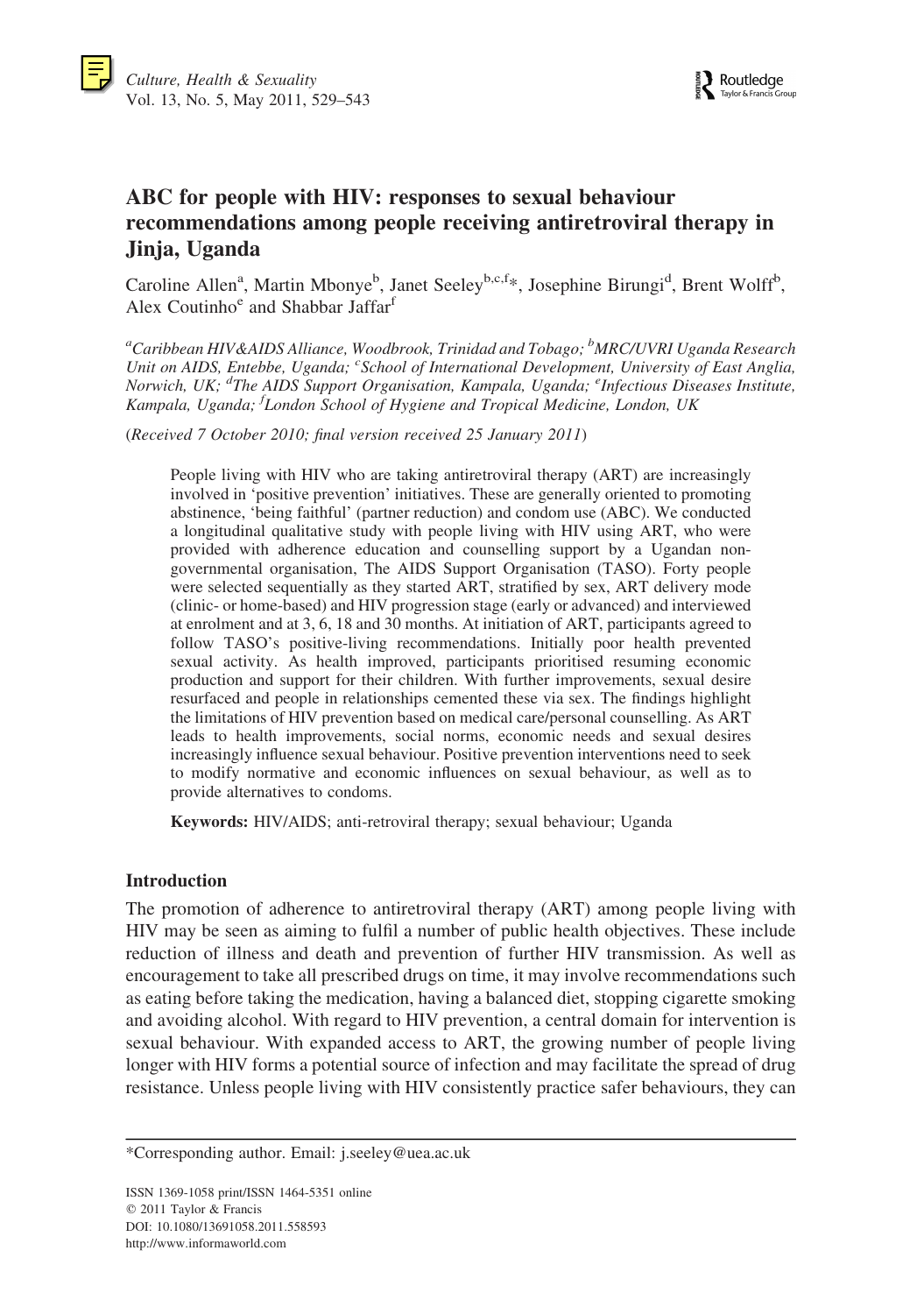place themselves at risk of sexually transmitted infections, including other strains of HIV, and place others at risk for HIV infection (Auerbach 2004; Crepaz et al. 2006). Thus there is interest in so-called 'Positive prevention' strategies with people living with HIV (Kalichman 2005).

Researchers and organisations advocating on behalf of people living with HIV have noted that positive prevention interventions have tended to focus on individuals, with little inclusion of broader contextual or societal factors favouring infections (Beloqui 2004; Gordon, Stall and Cheever 2004). Recently, The Global Network of People Living with HIV/AIDS and UNAIDS (2009) collaborated to develop the concept of 'Positive health, dignity and prevention', situating responsibilities for prevention within a framework of human rights. Despite increasing acknowledgement of the need to attend to health and dignity as prerequisites and outcomes of effective prevention, reviews of prevention interventions with people living with HIV in developed and developing countries have shown continued concentration on narrow behavioural outcomes (most often condom use) and the predominance of individual or couple-focused education and counselling interventions (Crepaz et al. 2006; Kennedy et al. 2010).

People receiving ART are adjusting their relationships and sexual behaviour to their evolving life prospects, including increasing health and longevity (Russell and Seeley 2010). It is important, therefore, to examine the risks of HIV infection in the context of access to ART and how these change over time (Seeley et al. 2009). Anitretroviral therapy provision may be accompanied by education and counselling that incorporates recommendations on sexual behaviour alongside tips on how to adhere to the medication. HIV prevention recommendations for the general population, revolving around the themes of abstinence, being faithful (reduction in number of partners) and condom use – often known as the ABC approach – may be adapted for people living with HIV.

In this paper we report on a longitudinal study of responses to sexual behaviour recommendations of healthcare providers by people treated with ART in Jinja, Uganda. The study was conducted under near normal health service conditions, meaning that standards of care obtained by participants in the study were similar to those available to other people living with HIV in Jinja.

## Methods

The qualitative study complemented a cluster-randomised equivalence trial of care strategies with 1453 participants (Jaffar et al. 2009) who were recruited when they started ART. The trial rationale was to evaluate home-based care employing lay workers as a care alternative, given barriers to coverage in resource-constrained settings, i.e. difficulty in accessing clinics because of high costs and poor availability of transport and low cash incomes (Hardon et al. 2007) and shortage of clinically qualified staff (Weidle et al. 2006). Healthcare was provided by a large non-governmental organisation, The AIDS Support Organisation (TASO), from a centre in Jinja, one of its 11 centres in Uganda. Care was delivered by TASO according to national guidelines. No financial incentives were given to participants or healthcare workers to participate in the study (Jaffar et al. 2008).

## The qualitative study

The qualitative study was nested inside the main trial. It was designed to chronicle life changes and evolving challenges of adherence among a subsample of 40 trial participants.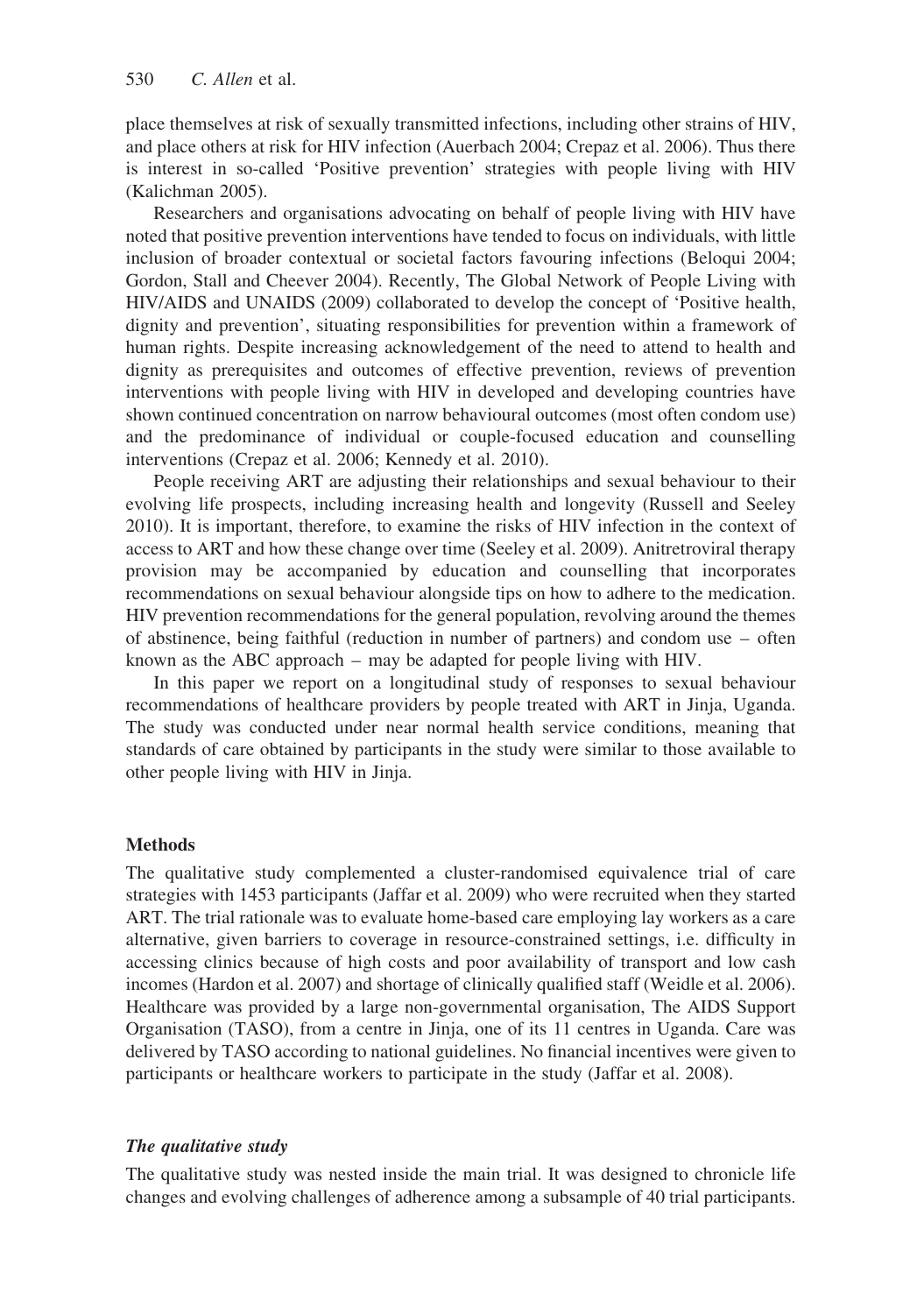In this paper we focus on the data enabling an understanding of sexual behaviour and prevention among people living with HIV.

Semi-structured interviews using open-ended questions were scheduled at the final enrolment visit before clients had started medication and at 3, 6, 18 and 30 months after enrolment. Home observation visits were conducted on the occasion of all interviews from 3 months onwards, to deepen understanding of environmental and social influences.

The qualitative study sample was stratified to ensure equal numbers of participants by sex, trial arm and clinical/immunological stage, contrasting early and advanced categories (CD4 counts above  $150 \times 10^6/1$  or stage I- and II-defining conditions, versus CD4 counts below  $100 \times 10^6/1$  or stage III- and IV-defining conditions). A total of 40 participants were recruited in order of appearance between October 2005 and April 2006 until sample quotas for all categories were reached. One male participant died before the end of the enrolment period and was replaced, bringing the sample size to 41.

To protect confidentiality, a coding system was devised to refer to each participant, with the first letter referring to sex (M for male and F for female), the second to drug delivery mode (H for home and F for facility) and the third to early or advanced HIV stage at enrolment (H for high CD4 count or early HIV progression or stage and L for low CD4 count or advanced HIV progression). The clients were also numbered from 1 to 5 within each stratum (or 6 for the stratum including the participant who died). Thus FHL4 is female, home-based, with advanced HIV progression. This coding system has been used when referring to clients in this paper, in addition to pseudonyms.

Semi-structured interview guides were developed based on focus group discussions with TASO providers and ART clients. Guides were administered by social science interviewers (two female and one male), who were separate from the team conducting the trial. Each interviewer enrolled several clients and, to enhance rapport, carried out all interviews and home visits with these participants. All interviews except at enrolment took place at the client's home or, if this was not possible, at the social science office. Sequential recruitment did not allow for matching interviewers and respondents by gender. Interviews were tape-recorded and generally conducted in Luganda and occasionally Lusoga or English depending on interviewee preference. Luganda and Lusoga transcripts were translated into English then checked for accuracy by the interviewer. Interviews lasted about an hour, except the 30-month interviews that lasted about an hour and a half. Home observations were guided by a checklist and interviewees wrote up their observations in English.

In addition to the research with clients, in this paper we draw on documentary sources and discussions with TASO professional staff to describe how risk reduction messages were conveyed from the service provider perspective. Sources include publications about TASO, their website and internal documents. At the end of the trial, two focus group discussions were conducted, one with counsellors based at the TASO facility and one with field officers providing home-based care. Discussion objectives were to get provider perspectives on the role they perceived themselves as playing in the ART delivery programme. Convenience sampling was used based on availability of staff to attend discussions on the scheduled days, given the wish to minimise disruption to care. Of the 15 counsellors, 11 attended the counsellor group and 13 of 14 field officers attended their group. Both discussions were in English.

Analysis looked, on the one hand, at sexual behaviour recommendations as presented in TASO documents, by TASO providers and by the clients. On the other hand, it examined the sexual relationships and practices of clients, how they explained and interpreted them and how they related to social contextual influences. Thematic coding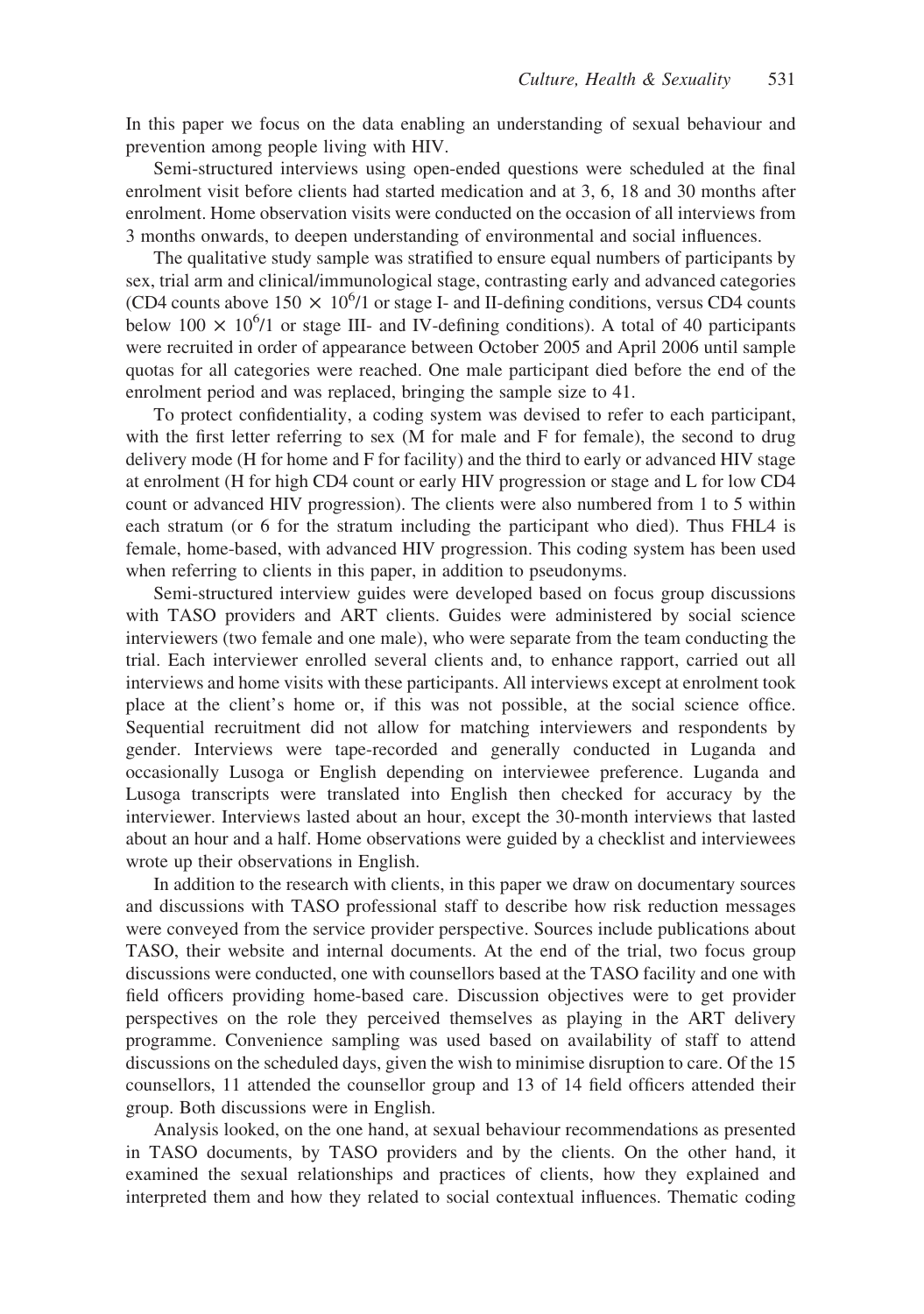was managed using NVIVO 7 software. The initial coding frame was developed following reading of eight transcripts, one from each stratum. Attention was paid to themes of abstinence, 'being faithful' and using condoms, with subsidiary codes examining influences on these. Discussions of abstinence concerned reasons to have or not to have sex at all, while the 'being faithful' category concerned the number of sexual partners. While being open to the full range of explanations put forward by clients and apparent from examination of their circumstances, codes were also informed by prior research on sexual behaviour among people living with HIV, notably Ugandan studies showing the influence of evolving social and economic roles as people attempt to 'normalise' their lives following HIV diagnosis and illness. For example, economically productive and gender roles were examined (Seeley et al. 2009; Russell and Seeley 2010). The initial coding frame was supplemented and modified iteratively as analysis proceeded. Transcripts for each participant were read and analysed consecutively from enrolment to 30 months and for each person an additional document was prepared summarising their 'story' over the study period.

Information sheets and protocols for the trial and qualitative sub-study were approved by the Ugandan National Council of Science and Technology and the Institutional Review Boards of the Uganda Virus Research Institute, the US Centers for Disease Control and Prevention and the London School of Hygiene and Tropical Medicine. Written informed consent was obtained from all clients participating in the qualitative study prior to the enrolment interviews.

## **Results**

#### Communication of HIV risk reduction messages by healthcare providers

The AIDS Support Organisation was founded by volunteers in 1987 and was the first organized community response to the AIDS epidemic in Uganda. It provides medical, counselling, nursing care and (when donations allow) food aid. AIDS advocacy and community outreach are conducted using media including radio and popular theatre.

Counselling is a cornerstone of the TASO approach and has been defined by staff and HIV-infected clients as a dialogue between a counsellor and a client during which issues are discussed, options examined and possible plans for coping made. Coping has been defined as an acceptance of being HIV-infected and having a positive attitude to making the most of each day (Kaleeba et al. 1997).

The AIDS Support Organisation has developed a positive living approach, incorporating sexual behaviour recommendations within a framework that aims to develop emotional and physical resilience, optimism, self-respect, acceptance and openness with others about HIV status, especially within the household (Hampton 1990; Ssebbanja 2007). Since the advent of ART, specific counselling methods have been developed, involving the agreement of the counsellor and client on a 'personal plan' for ART adherence and prevention of HIV transmission. Regarding prevention, this includes identification of types of relationship where HIV transmission may be likely to occur, strategies to handle barriers to safer sexual practice and sources of professional help (Rose 2010). Clients are asked to come to the clinic any time they feel unwell and are given a telephone number to call for advice (Jaffar et al. 2009; Wolff et al. 2009). Counselling is also available during drug collection at the clinic or drug delivery at home.

In focus group discussions, providers emphasised that the approach to behaviour change counselling is iterative: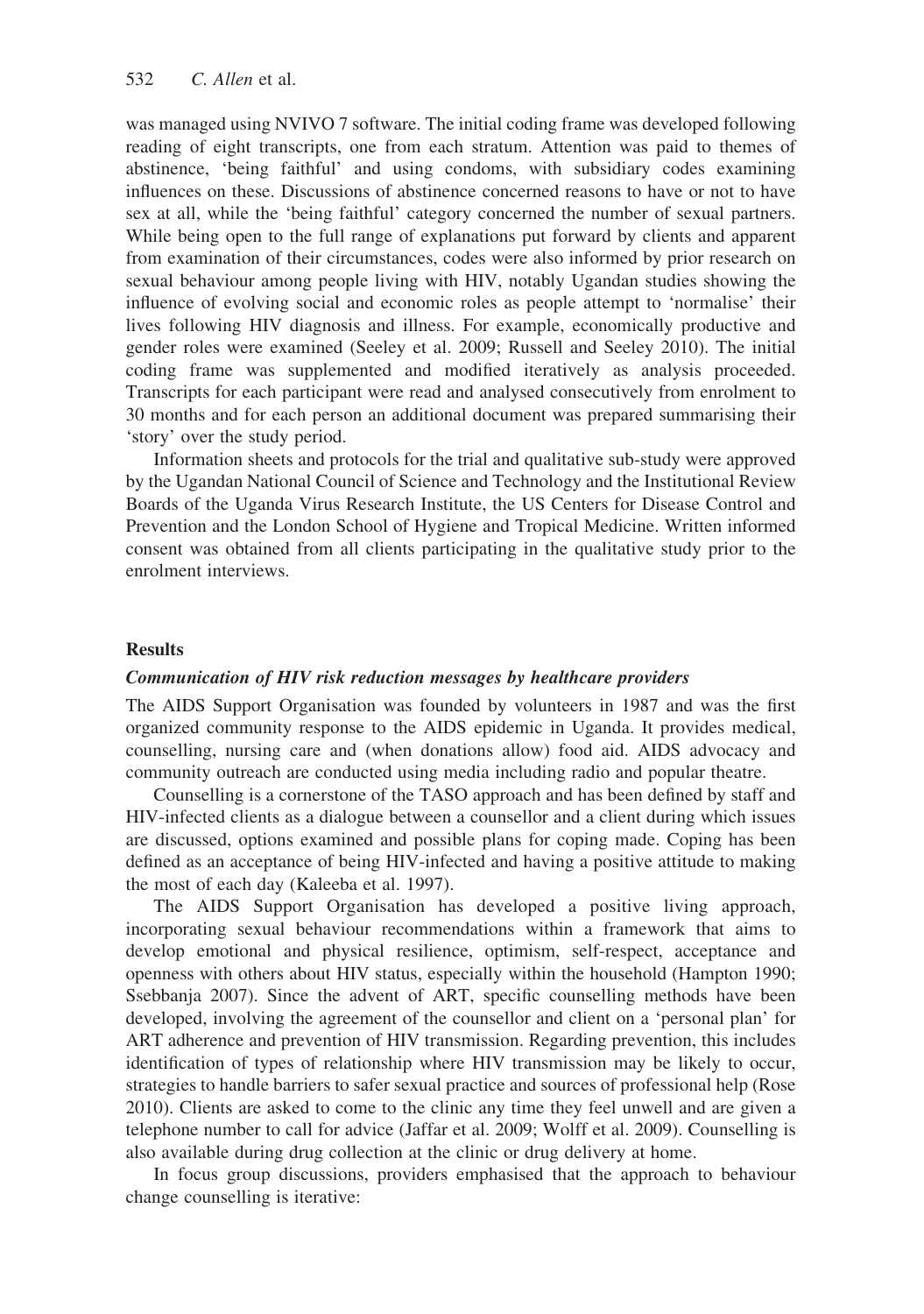We are supposed to make plans, and then you review the previous plans if there is behaviour change. You know behaviour change is gradual. Someone might come the first day and doesn't use condoms and maybe he is finding problems with the condom, then you discuss the sexual issues, and then you say let us try this. Then in the next plan you look at the previous plans, if they are being implemented, if they are not implemented then what is the problem? (Male counsellor, aged 34)

They noted that their efforts to promote safer sexual practice are part of the positive living approach with the aim of strengthening immunity among people living with HIV:

If you follow the positive way, we would find that the CD4 doesn't drop very fast. (Male counsellor, aged 32)

#### Characteristics of clients participating in qualitative research

Of participants, 21 were male and 20 female, 21 had drugs delivered at home and 20 came to the facility. Ages ranged from 20 to 62 years, with a median of 39. Table 1 provides further characteristics of the participants.

The AIDS Support Organisation Jinja clinic serves a predominantly rural and semiurban population from a radius of about 100km. Most TASO clients are subsistence farmers and very few have waged work in the formal sector (Jaffar et al. 2009). During interviews, respondents revealed a wide range of mostly informal occupations, often shifting from unemployment to various income-earning activities as the study progressed.

# Clients' understanding of risk reduction messages

During enrolment interviews, clients were asked what the counsellors told them about how to take ART drugs. Clients cited sexual behaviour recommendations among the issues presented by counsellors as important in order to improve health while taking ART. Clients used the terms 'rules', 'instructions' or 'guidelines' to refer to the recommendations. Specific disadvantages and sanctions were presented as penalties for breaking these rules, defined in terms of the participant's health status:

They told us that when you follow the instructions the drug will always be effective. So if we don't take what they taught us seriously it means that taking these drugs will be useless. (John, aged 44 [MFL4])

| Characteristic      | Number of participants | Percentage of participants |
|---------------------|------------------------|----------------------------|
| Residence           |                        |                            |
| Rural               | 18                     | 44                         |
| Urban               | 23                     | 56                         |
| Relationship status |                        |                            |
| Single/separated    | 17                     | 41                         |
| Married             | 13                     | 32                         |
| Widowed             | 11                     | 27                         |
| Religion            |                        |                            |
| Catholic            | 16                     | 39                         |
| Pentecostal         | 3                      | 8                          |
| Protestant          | 17                     | 41                         |
| Moslem              | 5                      | 12                         |

Table 1. Characteristics of study participants  $(n = 41)$ .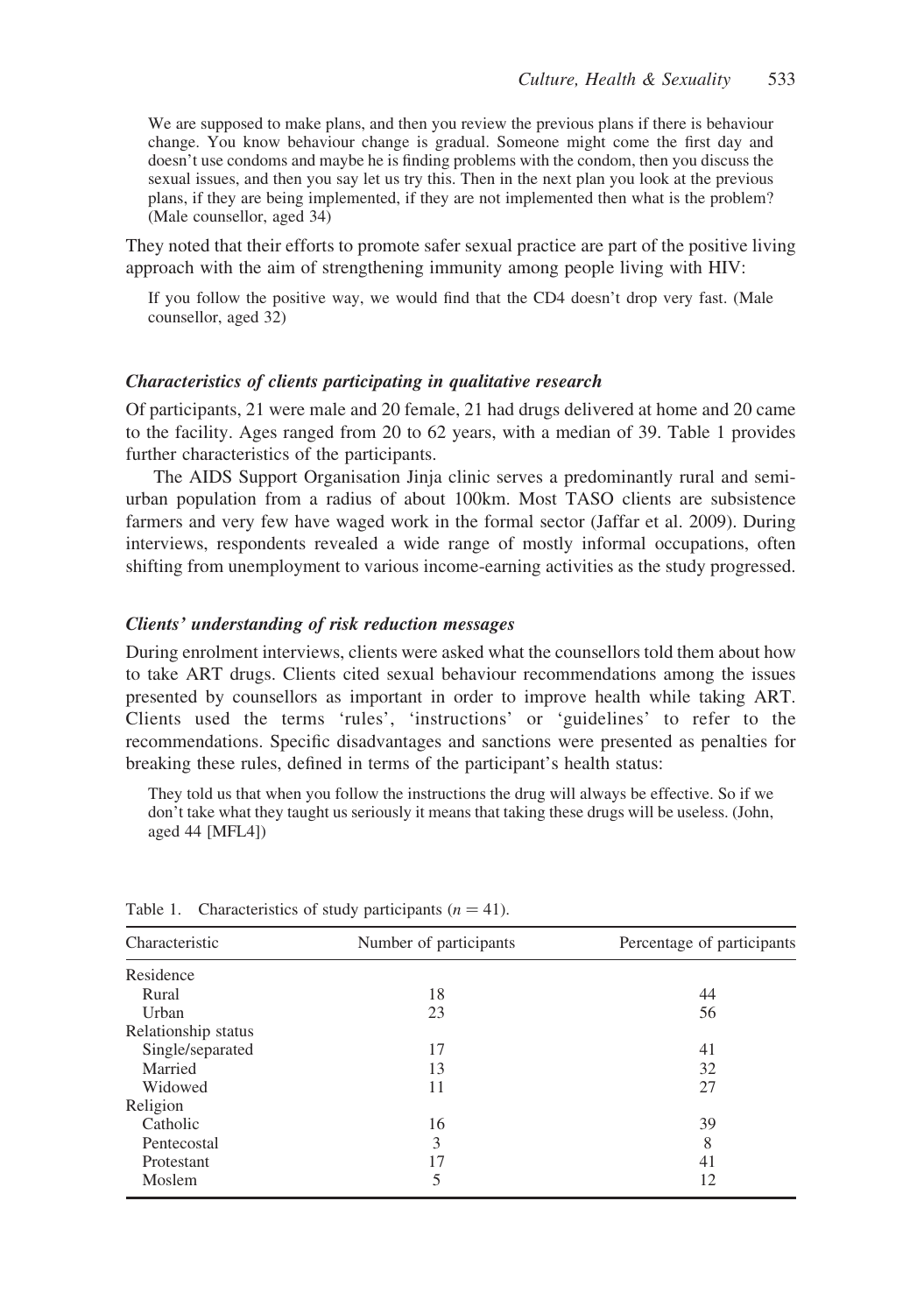## Abstinence

According to most clients, abstinence was not explicitly recommended by TASO, but certain disadvantages of having sex were highlighted. One was that frequent sex could weaken the person. This point was most often highlighted by men:

Respondent: We are advised to reduce the speed. Interviewer: What do you mean by speed? Respondent: I mean having many sexual relationships. Playing sex every day reduces the body's health. (Bosco, aged 39 [MHL4])

Reduction of sexual frequency was integrated among healthy lifestyle recommendations:

She [the counsellor] has been advising me not to smoke again, not to drink alcohol and that I had not to work so hard. I had not to engage myself in sexual issues so much and I had to rest, I had to eat a balanced diet like meat, milk, green vegetables. (Sam, aged 44 [MFL3])

The issue of weakness through sexual activity was not mentioned by women, who more frequently referred to a general recommendation not to have sex frequently with lots of men or 'Not to involve with men all the time' (Pamela, aged 35 [FFL2]).

Having HIV-infected partners was also discussed, with advice that this brought a risk of re-infection with other HIV strains:

She [your partner] might also be sick and they tell us that ... when you make love with her, the viruses may not be the same and she adds more infections. (Gilbert, aged 32 [MHH4])

In general, clients were encouraged to discuss their desires and sexual relationships with their counsellors so that s/he could help the client to follow their risk reduction plan.

# Being faithful

Messages were more about reducing the numbers of new or casual sex partners than monogamy, or 'sticking to one partner'. This finding may be interpreted in the context of Uganda, where polygamy is common.

The risks of new partnerships were framed in terms of unknown HIV status of partners and possible re-infection and/or transmission, especially if HIV status was not disclosed. Partners, particularly if they were married or long-term, were encouraged to test to find out whether they, too, were HIV-infected. If they were, a programme of counselling for concordant couples was advised. In the case of discordance, messages about the importance of condom use were reinforced and continued counselling encouraged.

Messages about risk reduction within regular partnerships were sometimes seen as stifling sexual expression:

He normally tells me that ... with my wife, we have to use a condom. There is no restriction from having sex with your partner if you feel like, but don't make a mistake and forget a condom just because you are enjoying it. You have to forget about enjoyment. (Geoffrey, aged 62 [MHH2])

# Condom use

Counsellors were said to define benefits of condom use in terms of avoiding re-infection with another HIV-strain or sexually transmitted infection or unwanted pregnancy. The dangers of transmission were also highlighted. Counsellors warned against unprotected sex with other people living with HIV, even if they were taking ART: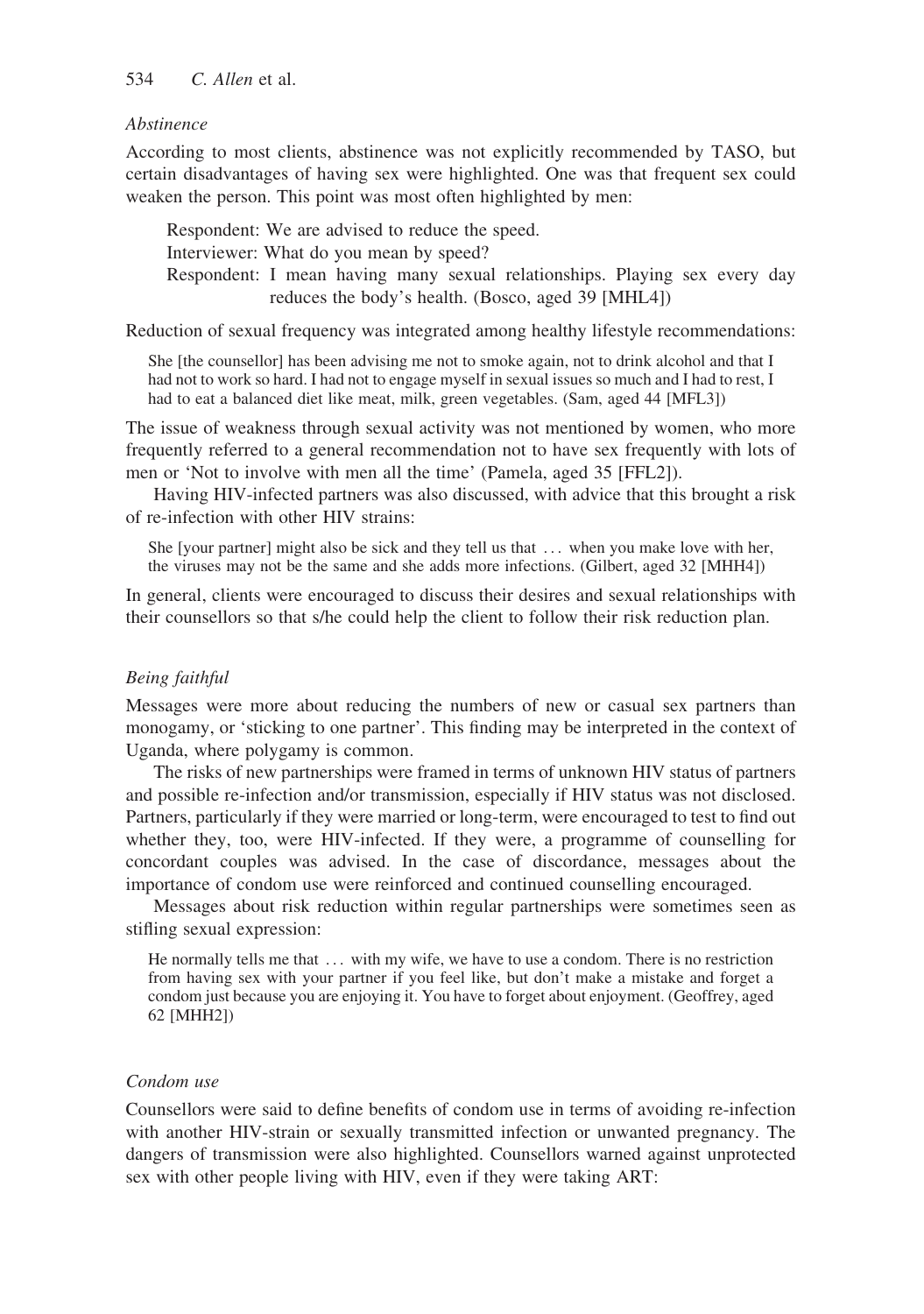They tell us that you may regain strength and wish to have sex with someone who probably is also on ART, that might cause a change in the virus you have, and instead of improving you just become weak again. (Gilbert, aged 32 [MHH4])

Some clients interpreted the counsellors as saying that unprotected sex would strengthen the virus they already had:

Having sex without using a condom you are bringing back the sickness and the virus regains the strength. (Philip, aged 38 [MFH4])

Counsellors emphasised that condoms were freely available from TASO. During field visits, observers noted that a number of clients had condoms from TASO in their homes.

#### Pregnancy

The AIDS Support Organisation staff also discussed pregnancy and child-bearing among sexual behaviour recommendations. Risks of pregnancy were said to be weakening of the immune system and the potential for mother-to-child transmission of HIV. Clients were advised that medical assistance and counselling were available in case of pregnancy and that with proper healthcare it was possible to remain healthy and avoid passing on the virus to the baby. If clients wanted to have a baby, they should discuss the options with their counsellor to ensure access to this care:

They said that we don't tell someone not to give birth, but you have to go and tell your counsellor and s/he gives you advice. (Edith, aged 24 [FFH3])

# Client responses to sexual risk reduction messages

#### To have or not to have sex

At the time of enrolment interviews, the immediate challenge for clients, especially those with advanced HIV progression, was for their health to recover from a life-threatening state. The response to a question about current sexual activity was usually that the participant was too ill and weak to participate or even think about sexual activity. A few (9, all men) had sex but found it strenuous:

If I slept with a woman for two consecutive days I would feel the heart beating strongly. So, when they told me that you could abstain for two days, I said I could. So, I started reducing. We even stopped having sex and I regained my strength and the heart stopped beating strongly. (Geoffrey, aged 62 [MHH2])

A couple of men shared the view that sex would sap their energy in the same way as would 'holding an axe to split firewood' (Nabaitu, aged 40 [MFL2]) or digging a  $10 \times 12$  foot plot of land (Philip, aged 38 [MFH4]). Women believed that sex could damage their health, with Melisa, aged 30 (FHL2), saying that she did not want her partner to 'overwork' her. Participants adopted a cautious and protective approach, being concerned that sex could lead to weight loss (MFL2), re-infection (FHL2), strengthen the virus (FFL2 and FFH2) or fearing that sexual partners would not use a condom (FHH2). Some had developed fear or distaste for sex, based on traumatic circumstances of infection or heartbreak (FFH4, MFL3, MHH4).

The economic status of participants had invariably been severely damaged by prolonged illness. As health improved, they shifted focus from bodily recovery to the achievement of short- and longer-term economic goals. Abstinence was seen by some as a way to focus energy on economic production, with the aim of resuming family responsibilities. A 24-year-old woman had been nursed by her father in extremely poor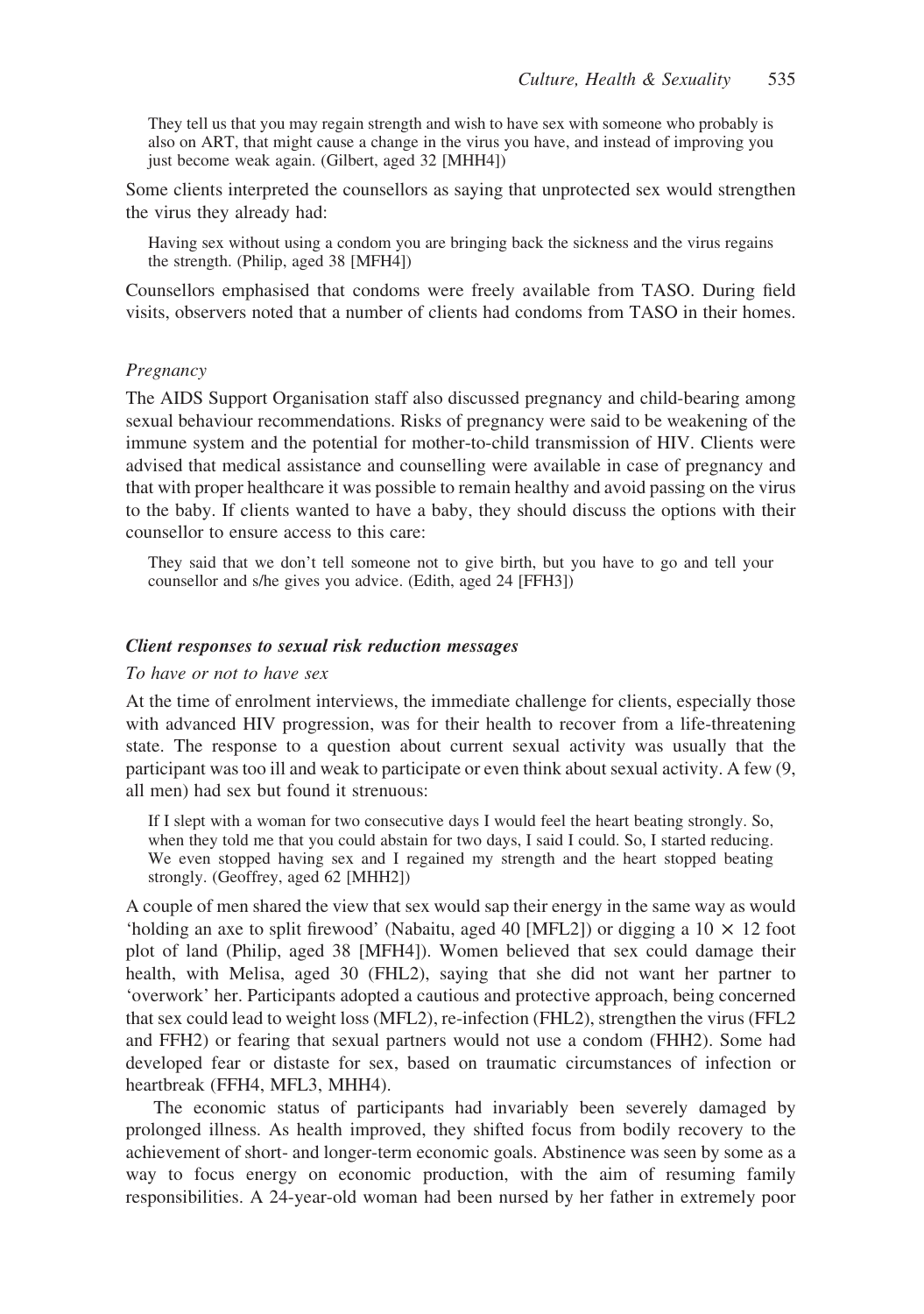circumstances – they lived in a wattle and mud house where most of the walls had rotted away and the roof was barely balancing on poles. She wanted to prioritise working rather than sex to be in a position to repay the kindness:

If I consider the time ever since I fell sick, a lot of money has been spent on the illness. For you have to eat, you have to drink, passion fruit juice, what not, and when they give you an appointment to come back on such a date you have to go. ... So now, I have to look for work so as to help my father with that money that he has spent while I was sick. So that I also make him happy while he can still see me. (Lillian, aged 24 [FHH3])

Most participants had children and their first economic concern was being able to care for them. A man involved in local beer production said:

Now I do not move around, I do not move in the night, I do not have that time, there is no time I will ever see a girl shaking her bum and I admire her, no ... I only think about my children and what they are going to have for lunch, and thinking about the beer I have to prepare the following day, that will I get money? (Nabaitu, aged 40 [MFL2])

There was a widespread concern that if new partnerships were formed, the new partner would want a child and that this would prevent the respondent from fulfilling his/her responsibilities to existing children, including providing housing (Bosco, aged 39 [MHL4]) or school fees (John, aged 44 [MFL4]). This was regarded as the normal expectation:

If I get a partner she has to deliver more children and it will be a problem again on my side. (Sam, aged 44 [MFL3])

Women were more inclined than men to think that having further children may be seen as inappropriate by those who knew they were HIV-infected, including their own children (FHL2, FFH3, FFL4, FHL2).

Some participants without partners had decided that they would only accept a new partner if s/he was also HIV-infected (FFL2, FFL4, FFL3, FHH2, MHL4). Their concern was to meet people with a common experience of HIV and who would probably be understanding and sympathetic and provide support. The AIDS Support Organisation was seen as a good place to find such partners:

I will go to the office and enquire from my counsellor whether there is a person who is HIVinfected who perhaps shares my opinions. I want to get a person who knows my problem and I will know her problem so that we can remind each other to take the drugs. (Bosco, aged 39 [MHL4])

These participants acknowledged the risk of re-infection with HIV and undertook to use a condom to prevent this.

For those who wanted to abstain, several methods were used to reduce desire or deflect sexual attention. Philip, aged 38 (MFH4) tried not to associate with women, to avoid the temptation to have sex. Peace, aged 48 (FHH4), avoided being in locations where sexual partnerships were formed, rarely leaving her house or going out at night or to bars and adopted a steely countenance:

For someone to propose to you, you may have looked at him in a way that shows interest. Instead, whenever I meet someone I wear a tough face and he fears to say anything. He just passes by. (Peace, aged 48 [FHH4])

At least three women had used disclosure of HIV status as a kind of screening mechanism to include only potential partners who would be supportive (FFH4, FFL3, FFH3).

In the longer term, abstinence became unsustainable or undesirable for most respondents. Reasons for resumption of sexual activity included cementing of existing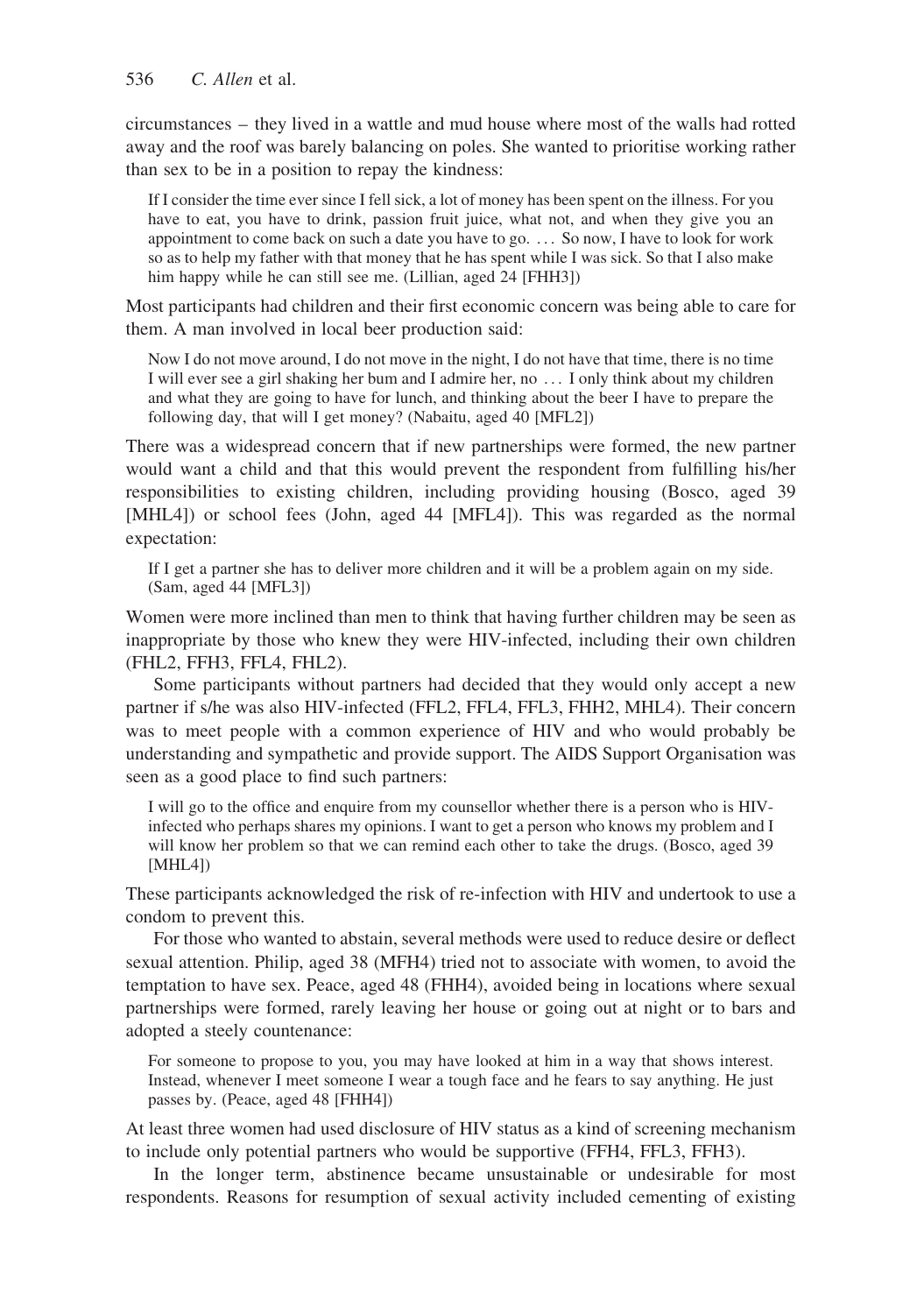relationships, a felt need for a new relationship and return of sexual desire. Sex with spouses and long-term partners was seen as obligatory once strength had returned. Single, separated and widowed men often obtained a partner for companionship and to carry out household chores.

For men, having a partner was seen as normal once their economic position was secure. For instance, the widower John, aged 44 (MFL4), had resumed working as a fisherman and farming. At 6 months, he indicated he wanted to construct his own house so that he could get a partner (he was living with his brother's family). By 18 months, his fishing boat had been stolen, but he had countered this setback by selling some of his parents' land and using the proceeds to build a house next to the one he shared with his brother's family. John said, 'I am now looking for a partner to get married to because I have a house.' He decided he wanted an HIV-infected partner with whom he could enjoy sex. By 30 months he had met his current partner when they shared transport to collect their drugs at TASO and they lived in the new house.

The satisfaction of economic needs and desires was an important motivation for women to seek or retain a sexual partner (Melisa, aged 30 [FHL2]). In her enrolment interview, FFH1 recounted that she had been abandoned by her husband when she got tuberculosis and became thin. By the 6-month interview, her health had recovered and she had accepted his request to come back to his house and resume the relationship, principally because he controlled a number of resources she needed to improve her economic status and that of her children from a previous relationship. These included banana and maize plantations she had cultivated and some pigs she had reared. She noted that the primary thing she wanted from a relationship was support and that her husband sometimes forced her to have sex. Thus she tolerated sex in an otherwise unsatisfactory relationship because it left her in a stronger economic position:

He has money. And it is mainly what I want from him. He did so many bad things to me but, my friend, you bend for someone because of money. (Melisa, aged 30 [FHL2])

#### Number of partners

Nine participants abstained from sex throughout the study, all aged between 30 and 50 years, seven of them were women and two were men. Most sexual relationships were recently formed or a result of separated partners getting back together. Six participants were involved in relationships where they or their partners had other sexual partners.

Marital fidelity was regarded as an important protective strategy for men. Fred, aged 43 (MFH1), thought that his wife was more likely to 'tolerate the condom' than a nonregular partner. Nabaitu, aged 40 (MFL2), thought he had been infected through multiple partnerships and that infection may have been a spiritual sign to remain with his first wife, who had stayed with him while he had 11 children from 4 women: 'If God decided to punish me and he eventually decided to pardon me, let me live like this' (Nabaitu, aged 40 [MFL2]).

Over the 30 months of the study, Dominic, aged 36 (MFH2), married a second wife. He was employed as a peer educator with a non-governmental organisation and met his HIVinfected new wife at TASO through this work. His current wife was also HIV-infected. He believed that having another wife would satisfy his growing sexual desires and prevent him from having 'outside' relationships that might threaten his ART adherence:

It would help me not to go out for more partners because that would cause me problems. This is because if you go out with someone that doesn't know your status or who knows nothing about HIV you will start hiding the tablets from her. (Dominic, aged 36 [MFH2])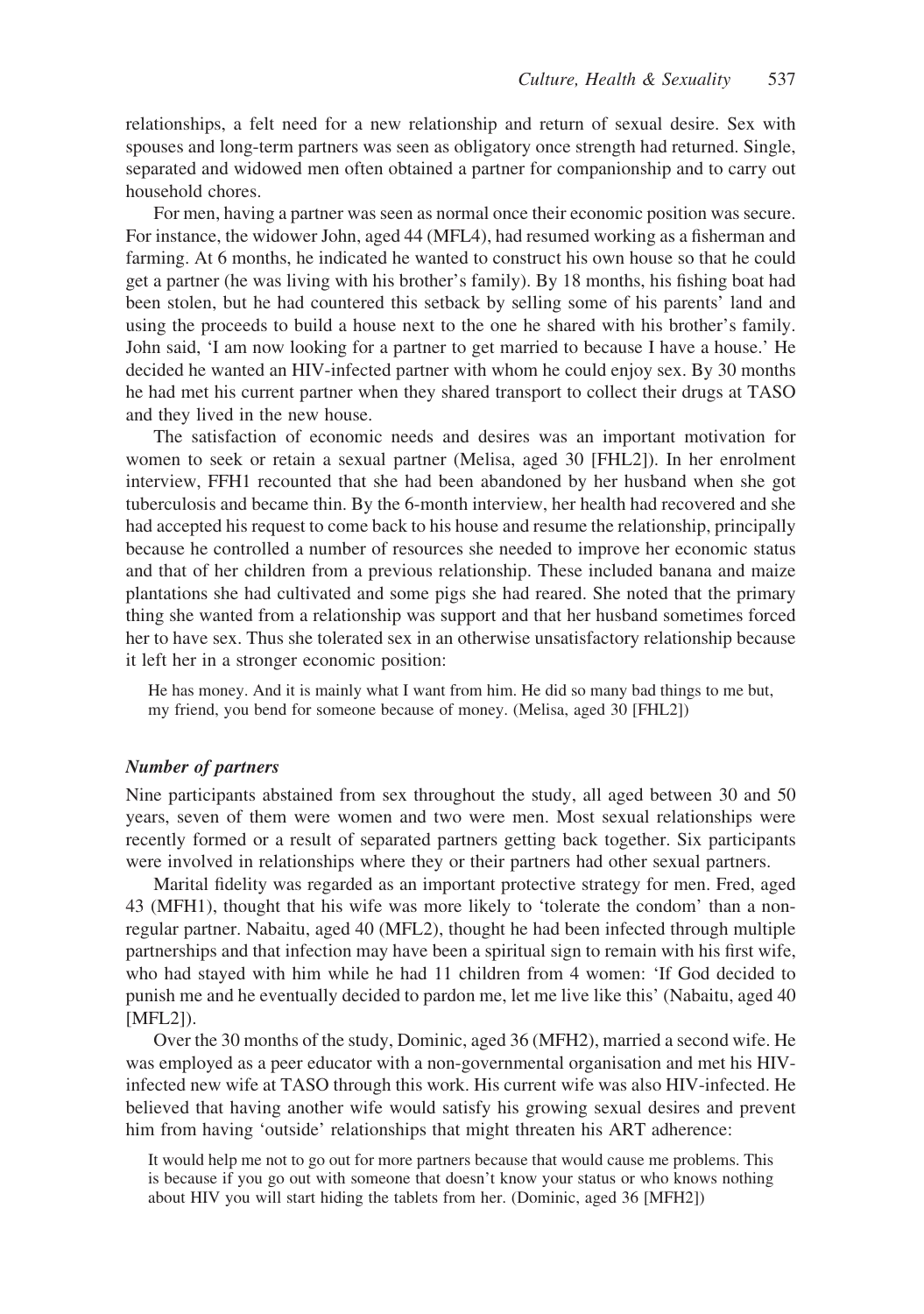In rare cases, sexual desire and a need for greater emotional fulfilment led to extra-marital relationships. Fiona, aged 47 (FHH1), had experienced rejection and sexual abuse from her husband. By the 18-month interview she met a new partner while they were both trading in second- hand shoes. She was thrilled with their sexual relationship until he borrowed some money from her and failed to give it back, leading her to sever the relationship. This perhaps illustrates that both desire and male economic support are necessary for relationships to be sustained.

#### Condom use

As long as they abstained, the vast majority of respondents supported condom use to prevent HIV transmission and re-infection and vowed to use them if they had sex. Philip, aged 38 (MFH4) and Mercy, aged 22 (FFL4) were worried about condom efficacy and this was one reason they remained abstinent throughout the study.

In practice, resolutions to use condoms appeared easiest to fulfil among married male respondents. These men and their wives knew each others' HIV status and accepted that condom use would protect their health, whether they were HIV-discordant or concordant. Married men generally reported using condoms consistently with their wives. Participant MFH2 noted that he was able to use condoms with both of his wives because 'we have been sensitised together' as they were TASO clients.

Married women generally did not find it as easy to use condoms, though in all cases their husbands knew they were HIV-infected. All reported that condoms were sometimes used. Consistent condom use was reported only by Edith, aged 24 (FHL3), who had sex infrequently as she remained unwell and her husband had two other wives. Condoms were sometimes taken off during sex or refused by husbands. Pamela, aged 35 (FFL2), experienced emotional and physical violence and when she asked her husband to use condoms, his reaction was to attack TASO and her character:

'Condoms!' he replied, and said, 'Woman, is it in the clinic that they tell you those lies! And do you go there to practice prostitution? And you come back here to tell me that we use a condom!'

Nevertheless, she continued to request condom use, in part for contraception as he did not provide sufficiently for their children. He complied occasionally, but refused to have an HIV-test. He died before her 30-month interview.

In enrolment interviews, most respondents resolved that if they were to find a new partner they would both disclose their serostatus and use condoms. However, in practice these two things rarely happened at the same time. In the early days of new relationships, respondents actively sought condom use and were usually successful. However, few disclosed or sought to find out their partner's status at that time. Some thought that using condoms meant that they were preventing transmission and so disclosure was not necessary or could be postponed until the relationship was more stable:

[TASO] always advise us to use condoms and that if we use them we are protecting ourselves and not spreading the virus. So we are using them and there was no use of knowing her health status. (Sam, aged 44 [MFL3])

In a couple of cases, partners found out that the respondent was HIV-infected. The partner of FHL4 had found out from other people but 'did not feel bad about it' as they had been using condoms. The partner of Bosco, aged 39 (MHL4), saw his ART pills and he then disclosed. She disclosed that she was also HIV-infected. They had not yet had sex, but when they did they started using condoms.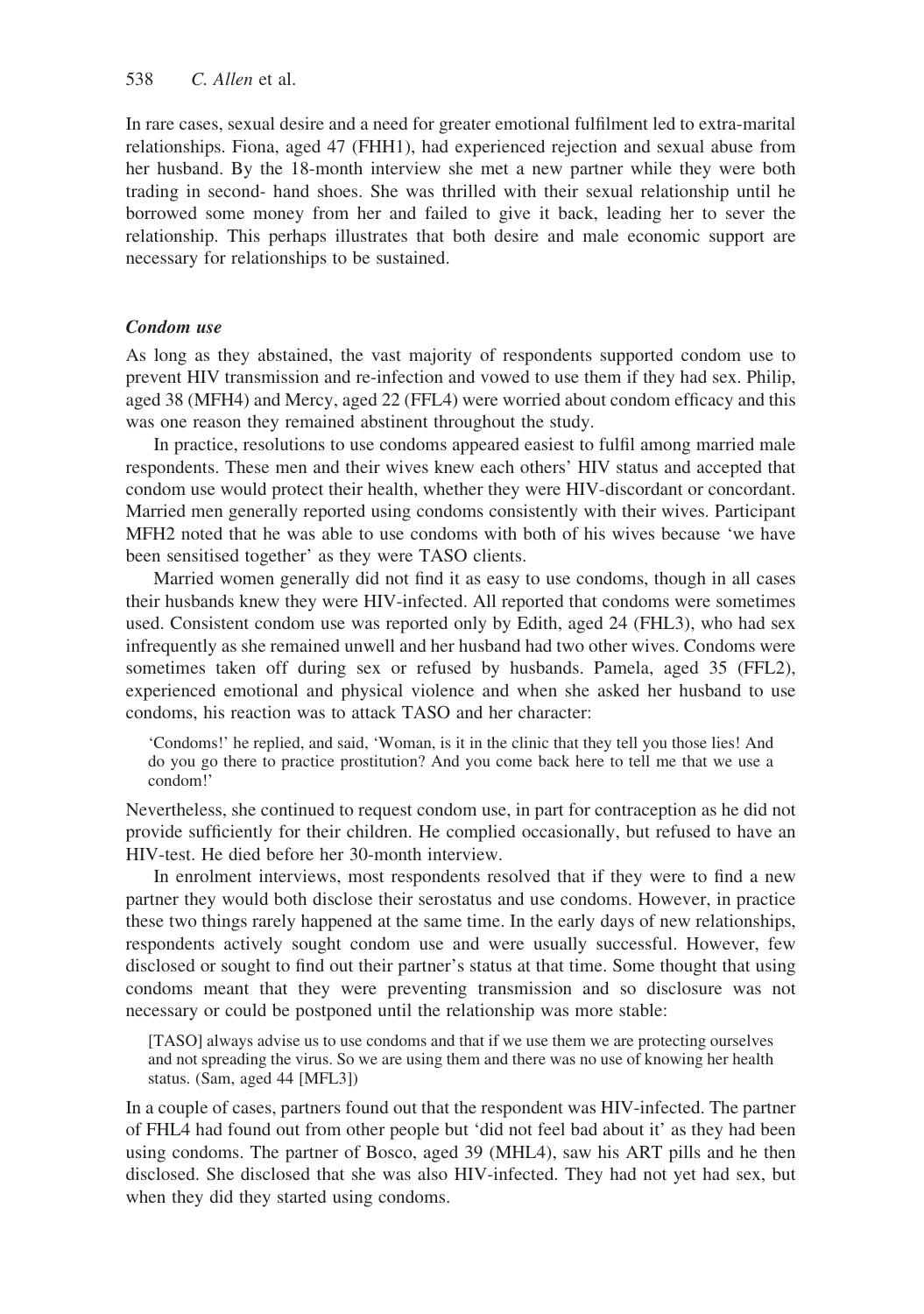A major difficulty was that, beyond a certain point in most new relationships, condom use could not be sustained. Men found it difficult because it interfered with their pleasure:

It is difficult to stick to condoms after seeing that life has improved. ... Whenever you start engaging yourself in sexual relationships Satan is also near. You can use it for the first time and a time comes when you remember your past times and you remove it. (Bosco, aged 39 [MHL4])

Women's partners often stopped using a condom after they had used it for the initial period of the relationship. The partner of Rashida, aged 30 (FFL3), had used a condom for the first month or so, for their first four sexual encounters, while FHH3's partner used condoms for the first eight months of their relationship. Neither woman had disclosed. When the partners started not to use condoms, each found it impossible to reveal their status. They feared rejection or violence as well as the loss of the plans they had in place as the basis of the relationship. The need to provide for children was a particularly strong motivation for women to avoid disclosure.

## Pregnancy and wanting children

Most respondents already had children and their recovering health led them to prioritise providing for them financially rather than starting new relationships and having more children (see above). There were a few cases (e.g. FFL3, FHL4, FFL2) where unwanted pregnancies arose from male unwillingness to use condoms and female economic dependency on these men. Participants FFL2 and FHL4 assumed their partners wanted a child because they rarely used a condom and had had no children before.

Our study also revealed a few instances where pregnancies were actively sought by participants and/or their partners. Childbearing was widely regarded as a normal, even required, aspect of having a sexual relationship. John, aged 44 (MFL4), had worked hard to build a house and find an HIV-positive partner to live there and at 30 months was delighted to report that his new HIV-positive partner had given birth, especially as he only had one child who did not live with him. Edith, aged 24 (FFH3), had previously been married and her first son had died from measles in early childhood. At her 18-month interview she had a new partner and was pleased that he also wanted children. She had not revealed her serostatus to her partner because she was anxious to see this dream fulfilled.

### **Discussion**

Our findings highlight the limitations of an HIV prevention model based solely on medical care and personal counselling. As ART improves health, social norms, economic needs and sexual desires play increasingly important roles in influencing sexual behaviour and risk. Other longitudinal research with people living with HIV in Uganda (Seeley et al. 2009; Russell and Seeley 2010) has shown that health improvements resulting from ART enable 'reinstatement into a social world' via endeavours to establish order and control and feel 'normal' again. Thus adherence to ART and sexual behaviour recommendations must be reconciled with social norms about sexual behaviour: married people were expected to have sex with their spouses when they were well enough and childless couples were expected to have a child (Kisakye, Akena, and Kaye 2010). There was also an expectation that, beyond an initial period of courtship, men were not required to use condoms. Other East African studies among both people living with HIV (Undie et al. 2009) and people with unknown or HIV-negative status (Lees et al. 2009) confirm that condom use is difficult to sustain beyond the early days of sexual relationships since ceasing condom use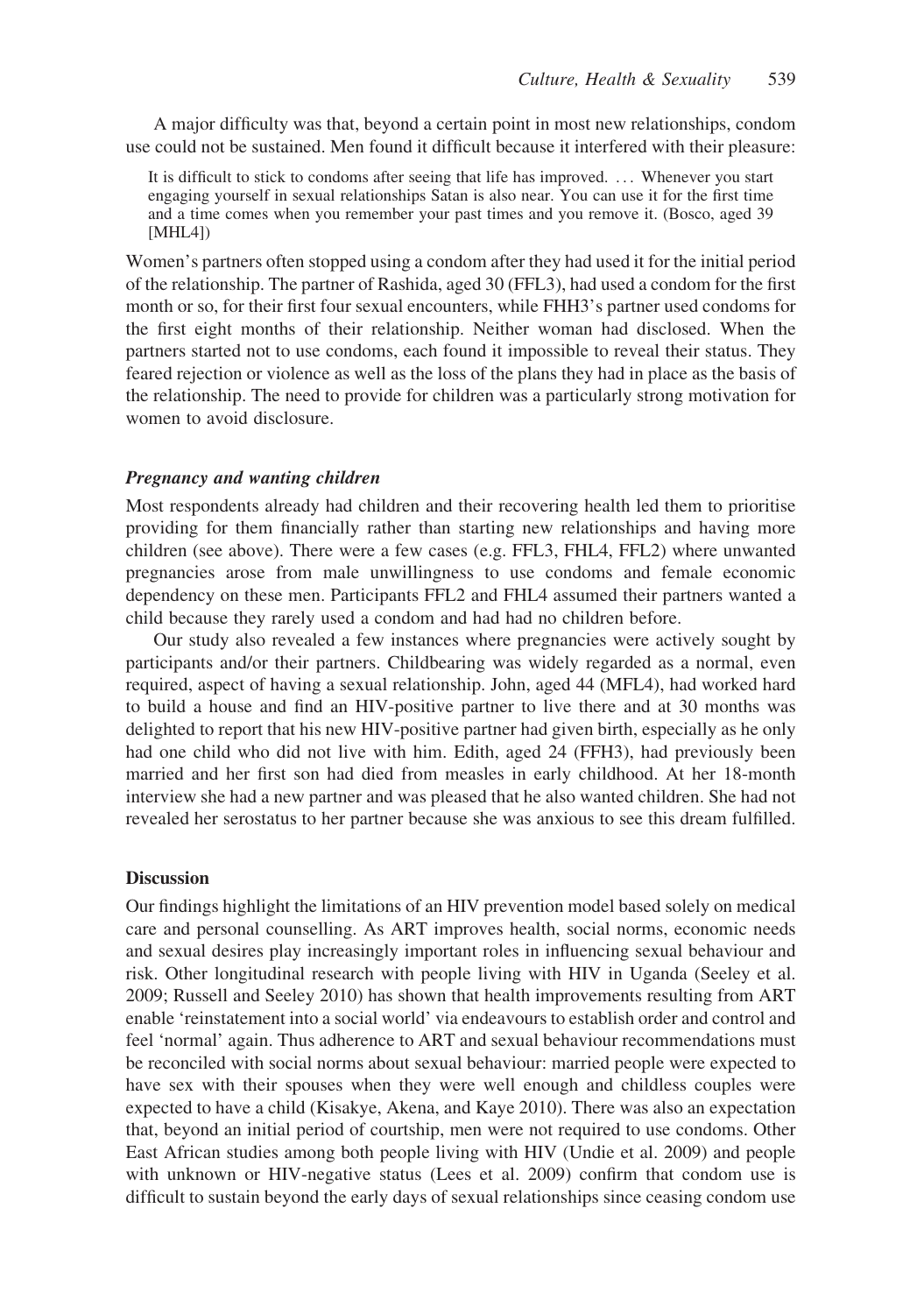symbolises transition from a casual to a regular and committed partnership. Assumed male responsibilities for the economic welfare of their partners in return for sex also played a critical part in influencing sexual behaviour (Desmond et al. 2005). Combined, these norms led to many sex acts being unprotected by condoms and to respondents seeking new or (rarely) additional partners.

Among our findings was that clients were counselled to use condoms consistently with HIV-infected partners to avoid re-infection, with this recommendation apparently given equal weight to other sexual behaviour recommendations. Respondents seemed to understand messages on re-infection but, nevertheless, several of them sought HIV-infected partners ('serosorting'). These findings are interesting in the light of scientific uncertainty about whether re-infection can lead to the development of more virulent or transmissible viruses. There is some evidence that super-infection occurs only rarely in people living with HIV on effective ART (Gonzales et al. 2003; Chakraborty et al. 2004). The search for HIVinfected partners by some clients was motivated by wishes for emotional security, support, sexual fulfilment, avoidance of stigma (Frost, Stirratt, and Ouellette 2008) and, sometimes, parenthood. These aspirations are consistent with broad notions of wellbeing in the emerging Positive Health, Dignity and Prevention discourse (GNP  $+$  and UNAIDS 2009). Our findings confirm the view that positive prevention interventions should broaden their focus from narrow behavioural measures such as condom use and incorporate values enabling people living with HIV to lead dignified and emotionally healthy lives.

Most participants in our study were able to resume economic production, but remained in a financially precarious position, barely able to meet basic needs. Women's responsibilities for child welfare, combined with the norm that males provide financially for their partners, led women into relationships in which most of them were unable to secure condom use. A qualitative study among people living with HIV using ART in Kenya likewise found that the need for support for children commonly motivated women to find new partners (Sarna et al. 2009). Along similar lines, a quantitative study of condom use at last sex among people living with HIV in the Caribbean found that economic security of the family positively and independently predicted condom use and that economic security was lower among women than men (Allen et al. 2010). Programmes to improve financial independence among women may reduce intimate partner violence and thus enable women to have more control over sexual behaviour, as has been shown in studies of microfinance initiatives (Kim et al. 2007). In recognition of the challenges posed by economic dependence, especially of women, TASO has been lending some clients small sums to invest and training them in sustainable livelihood projects, though available resources have not been able to reach all clients in need.

Our study shows that, even with access to personalised counselling, approaches that emphasise abstinence, partner reduction and condom use are inadequate in the long term to the task of prevention among people living with HIV. While TASO's messages were quite acceptable to participants, social and economic environmental factors became increasingly important influences as health improved. This implies that a more collective or structural focus of intervention, involving community development and legislative action approaches, should supplement the individualistic personal counselling model (Beattie 1991). It is also clear that condoms, being mostly used inconsistently, are inadequate as a technology to prevent transmission among sexually active people living with HIV. For women it is vital that research continues to develop microbicides and other HIV prevention methods over which they have a greater measure of control than condoms(Heise and Elias 1995). In studies in Africa, male circumcision has been shown to decrease the likelihood of female to male HIV transmission by up to 60% and may be advocated along with condom use to decrease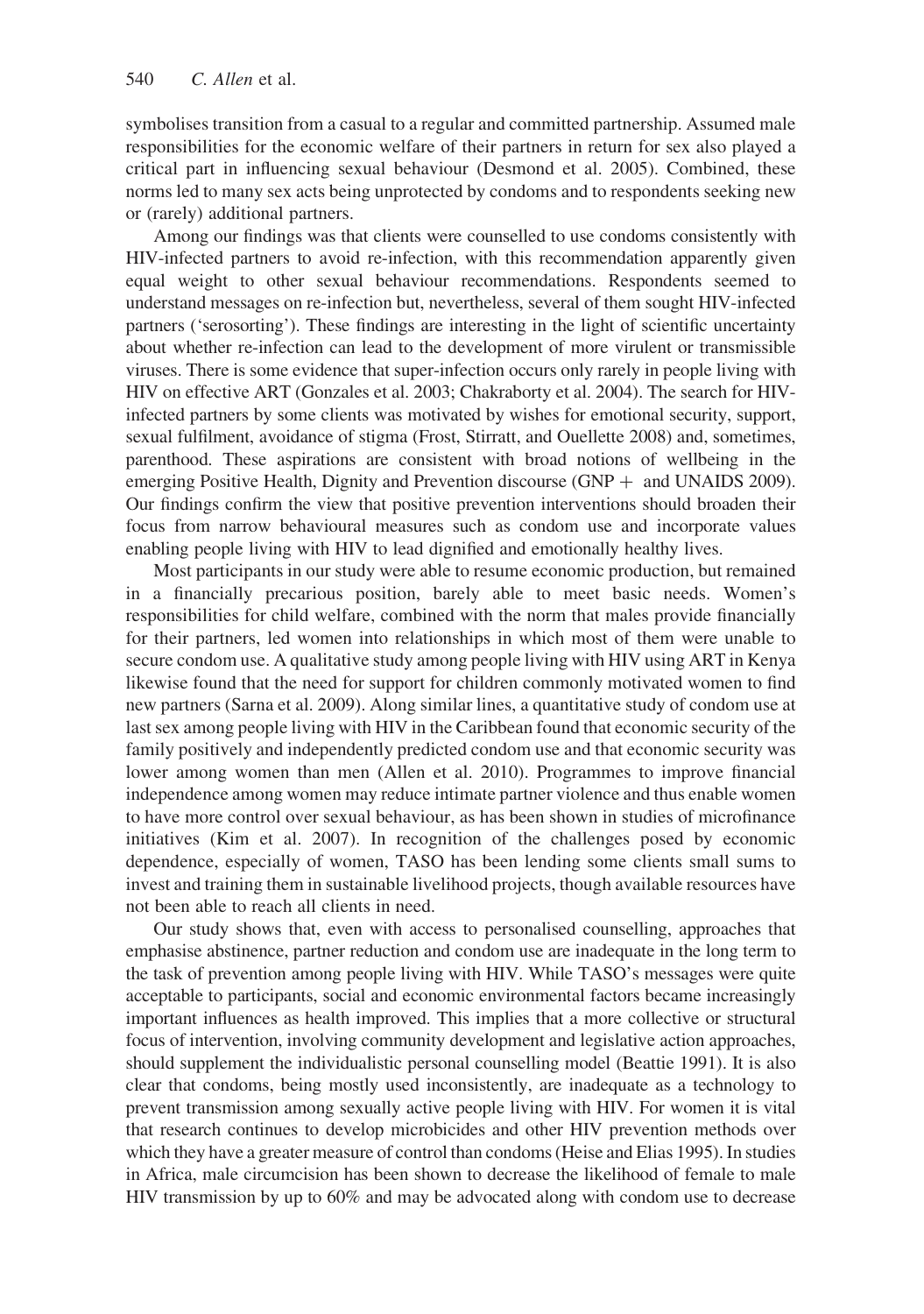HIV transmission in HIV discordant couples where the female is infected (UNAIDS, WHO and SACEMA 2009). Our findings suggest that Positive Health, Dignity and Prevention require combinations of appropriate biological, behavioural and structural interventions (Padian et al. 2008), tailored to the economic and cultural milieu and informed by an appreciation of the human rights of people living with HIV (GNP  $+$  and UNAIDS 2009).

### Acknowledgements

We are grateful to US Centers for Disease Control and Prevention and the UK Medical Research Council for funding this research. We are indebted to Heiner Grosskurth for his support and encouragement throughout the study, to Sarah Nakamanya, Fatuma Ssembajja and Kennedy Bwanika for data collection and to the participants for sharing their time and information so readily and being so supportive of this work. The contents of this paper are solely the responsibility of the authors and do not reflect the official views of the Centers for Disease Control and Prevention or the UK Medical Research Council.

### **References**

- Allen, C., Y. Simon, J. Edwards, and D. Simeon. 2010. Factors associated with condom use: Economic security and positive prevention among people living with HIV/AIDS in the Caribbean. AIDS Care 22, no. 11: 1386– 94.
- Auerbach, J.D. 2004. Principles of positive prevention. *Journal of Acquired Immune Deficiency* Syndromes 37, Suppl. 2: S122-25.
- Beattie, A. 1991. Knowledge and control in health promotion: A test case for social policy and social theory. In The sociology of the health service, ed. J. Gabe, M. Calnan, and M. Bury, 162–202. London: Routledge.
- Beloqui, J.A. 2004. Prevention with people with HIV/AIDS: A perspective from a person living with HIV/AIDS in Latin America. Journal of Acquired Immune Deficiency Syndromes 37, Suppl. 2:  $S135 - 7.$
- Chakraborty, B., L. Valer, C. De Mendoza, V. Soriano, and R. Quinones-Mateu. 2004. Failure to detect human immunodeficiency virus type 1 superinfection in 28 HIV-seroconcordant individuals with high risk of re-exposure to the virus. AIDS Research and Human Retroviruses 20, no. 9: 1026– 31.
- Crepaz, N., C. Lyles, R. Wolitski, W. Passin, S. Rama, J. Herbst, D. Purcell, R. Malow, R. Stall and the HAPRSP Team. 2006. Do prevention interventions reduce HIV risk behaviours among people living with HIV? A meta-analytic review of controlled trials. AIDS 20, no. 2: 143– 57.
- Desmond, N., C.F. Allen, S. Clift, B. Justine, J. Mzugu, M.L. Plummer, D. Watson-Jones, and D.A. Ross. 2005. A typology of groups at risk of HIV/STI in a gold mining town in north-western Tanzania. Social Science and Medicine 60, no. 8: 1739–49.
- Frost, D.M., M.J. Stirratt, and S.C. Ouellette. 2008. Understanding why gay men seek HIVseroconcordant partners: Intimacy and risk reduction motivations. Culture, Health & Sexuality 10, no. 5: 513-27.
- GNP + and UNAIDS. 2009. Positive health, dignity and prevention: Technical consultation report. Amsterdam: The Global Network of People Living with HIV/AIDS.
- Gonzales, M., E. Delwart, S. Rhee, R. Tsui, A. Zolopa, J. Taylor, and R. Shafer. 2003. Lack of detectable human immunodeficiency virus type 1 superinfection during 1072 person-years of observation. Journal of Infectious Diseases 188, no. 3: 397-405.
- Gordon, C.M., R. Stall, and L.W. Cheever. 2004. Prevention interventions with persons living with HIV/AIDS: Challenges, progress, and research priorities. Journal of Acquired Immune Deficiency Syndromes 37, Suppl. 2: S53-7.
- Hampton, J. 1990. Living positively with AIDS: The AIDS Support Organization (TASO), Uganda. London, Nairobi and Colchester, UK: ActionAid/AMREF/World in Need.
- Hardon, A.P., D. Akurut, C. Comoro, C. Ekezie, H. Irunde, and T. Gerrits. 2007. Hunger, waiting time and transport costs: Time to confront challenges to ART adherence in Africa. AIDS Care 19, no. 5: 658-65.
- Heise, L.L., and C. Elias. 1995. Transforming AIDS prevention to meet women's needs: A focus on developing countries. Social Science and Medicine 40, no. 7: 931-43.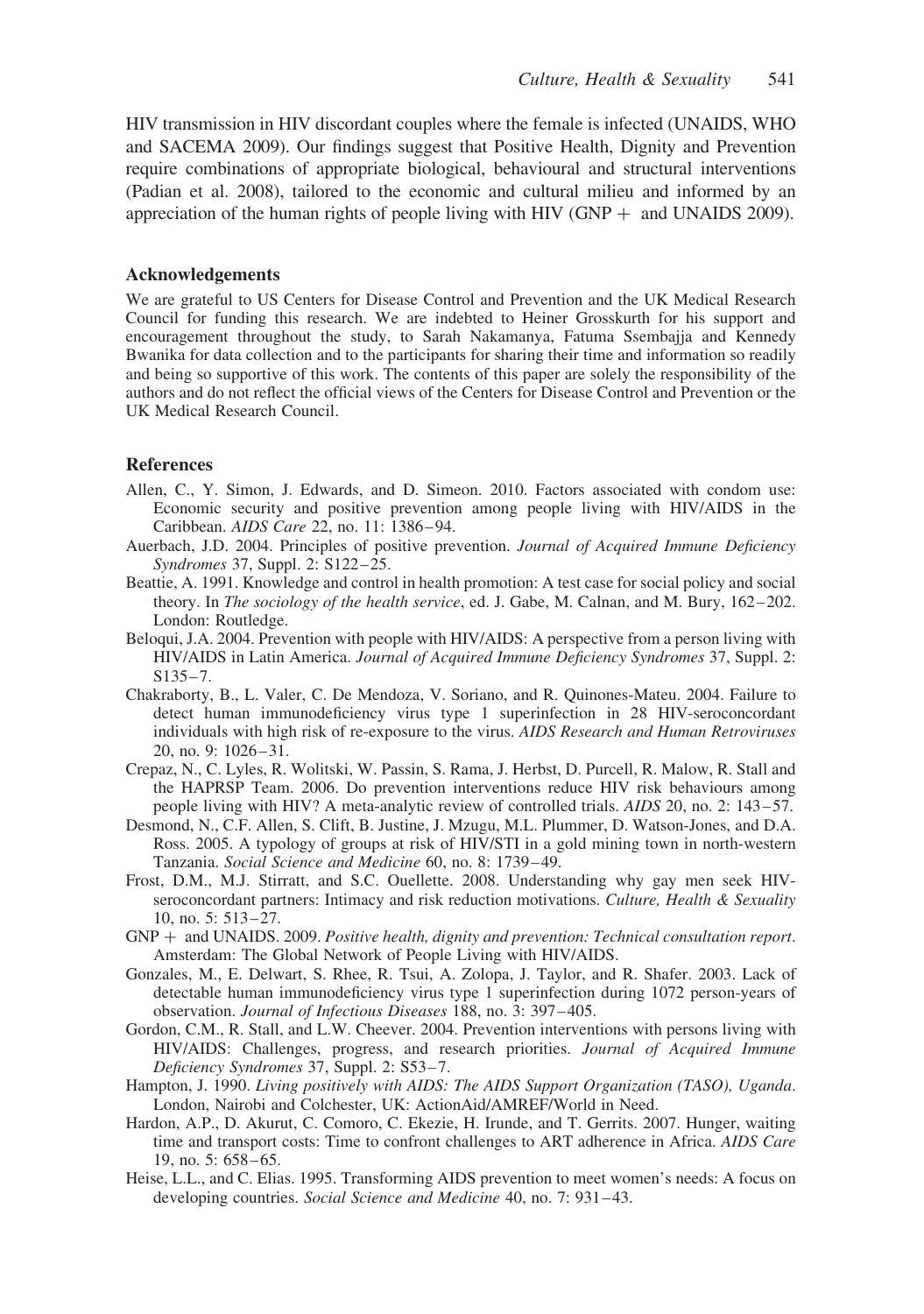- Jaffar, S., B. Amuron, J. Birungi, G. Namara, C. Nabiryo, A. Coutinho, and H. Grosskurth. 2008. Integrating research into routine service delivery in an antiretroviral treatment programme: Lessons learnt from a cluster randomized trial comparing strategies of HIV care in Jinja, Uganda. Tropical Medicine and International Health 13, no. 6: 1–6.
- Jaffar, S., B. Amuron, S. Foster, J. Birungi, J. Levin, G. Namara, C. Nabiryo, et al. 2009. Rates of virological failure in patients treated in a home-based versus a facility-based HIV-care model in Jinja, southeast Uganda: A cluster-randomised equivalence trial. Lancet 374: 2080-9.
- Kaleeba, N., S. Kalibala, M. Kaseje, P. Ssebbanja, S. Anderson, E. van Praag, G. Tembo, and E. Katabira. 1997. Participatory evaluation of counselling, medical and social services of The AIDS Support Organization (TASO) in Uganda. AIDS Care 9, no. 1: 13– 26.
- Kalichman, S.C., ed. 2005. Positive prevention: Reducing HIV transmission among people living with HIV/AIDS. New York: Plenum.
- Kennedy, C., A. Medley, M. Sweat, and K. O'Reilly. 2010. Behavioural interventions for HIVpositive prevention in developing countries: A systematic review and meta-analysis. Bulletin of the World Health Organisation 88: 615-23.
- Kim, J.C., C.H. Watts, J.R. Hargreaves, L.X. Ndhlovu, G. Phetla, L.A. Morison, J. Busza, J.D.H. Porter, and P. Pronyk. 2007. Understanding the impact of a microfinance-based intervention on women's empowerment and the reduction of intimate partner violence in South Africa. American Journal of Public Health 97, no. 10: 1794-802.
- Kisakye, P., W.O. Akena, and D.K. Kaye. 2010. Pregnancy decisions among HIV-positive pregnant women in Mulago Hospital, Uganda. Culture, Health and Sexuality 12, no. 4: 445–54.
- Lees, S., N. Desmond, C. Allen, G. Bugeke, A. Vallely, and D. Ross. 2009. Sexual risk behaviour for women working in recreational venues in Mwanza, Tanzania: Considerations for the acceptability and use of vaginal microbicide gels. Culture, Health and Sexuality 11, no. 6: 581–95.
- Padian, N., A. Buvé, J. Balkus, D. Serwadda, and W.J. Cates. 2008. Biomedical interventions to prevent HIV infection: Evidence, challenges and way forward. Lancet 372, no. 9638: 585–99.
- Rose, N. 2010. TASO ART pathway: Presentation for TASO staff training. Kampala, Uganda: The AIDS Support Organisation.
- Russell, S., and J. Seeley. 2010. The transition to living with HIV as a chronic condition in rural Uganda: Working to create order and control when on antiretroviral therapy. Social Science and Medicine 70: 375– 82.
- Sarna, A., M. Chersich, J. Okal, S.M.F. Luchters, K.N. Mandaliya, N. Rutenberg, and M. Temmerman. 2009. Changes in sexual risk taking with antiretroviral treatment: Influence of context and gender norms in Mombasa, Kenya. Culture, Health and Sexuality 11, no. 8: 783–97.
- Seeley, J., S. Russell, K. Khana, E. Ezati, R. King, and R. Bunnell. 2009. Sex after ART: Sexual partnerships established by HIV-infected persons taking anti-retroviral therapy in Eastern Uganda. Culture, Health and Sexuality 11, no. 9: 703– 16.
- Ssebbanja, P. 2007. United against AIDS: The story of TASO. Oxford and Kampala: Strategies for Hope Trust and The AIDS Support Organisation.
- UNAIDS, WHO, and SACEMA. 2009. Male circumcision for HIV prevention in high HIV prevalence settings: What can mathematical modelling contribute to informed decision making? PLoS Medicine 6, no. 9: e1000109.
- Undie, C.C., A.K. Ziraba, N. Madise, J. Kebaso, and E. Kimani-Murage. 2009. 'If you start thinking positively, you won't miss sex': Narratives of sexual (in)activity among people living with HIV in Nairobi's informal settlements. Culture, Health and Sexuality 11, no. 8: 767-82.
- Weidle, P., P. Wamai, C. Solberg, C. Liechty, S. Sendagala, and W. Were. 2006. Adherence to antiretroviral therapy in a home-based AIDS care programme in rural Uganda. *Lancet* 368: 1587– 94.
- Wolff, B., M. Mbonye, A. Coutinho, B. Amuron, R. Nkabala, S. Jaffar, and H. Grosskurth. 2009. High levels of psycho-social readiness for ART in an African population at the outset of treatment. Journal of the Social Aspects of HIV/AIDS 6, no. 3: 105-11.

#### **Résumé**

Les personnes vivant avec le VIH (PVVIH) qui prennent des traitements antirétroviraux s'impliquent de plus en plus dans des interventions en «prévention positive». Celles-ci sont généralement orientées vers une promotion de l'abstinence, de la fidélité (réduction du nombre des partenaires sexuels) et de l'usage du préservatif. Nous avons conduit une étude qualitative